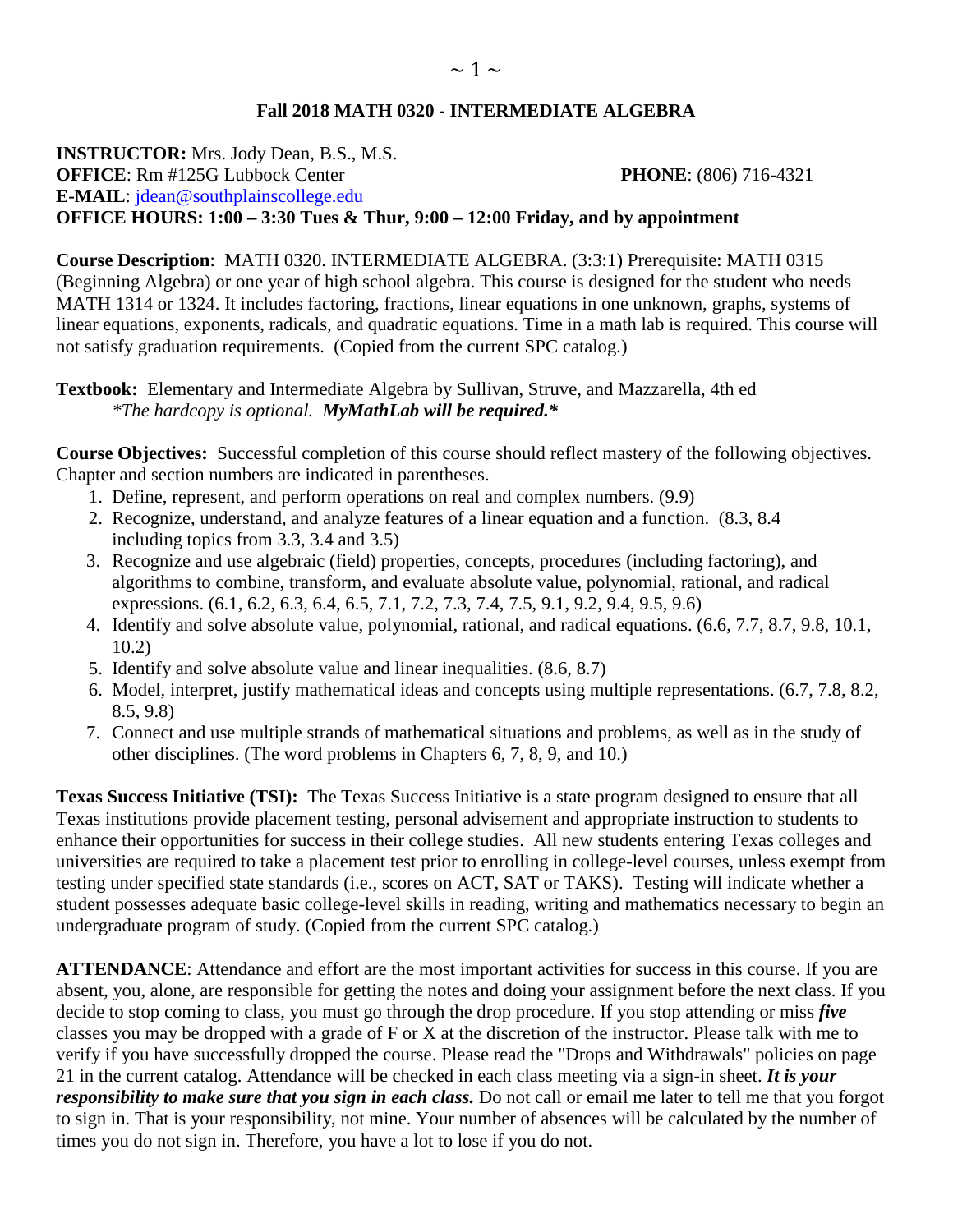**HOMEWORK & QUIZZES**: Homework will be on-line using MyMathLab. Homework should be a daily occurrence. It is important to note that it is *impossible* to pass this course without the homework. Additionally, after each section is covered in class, I will assign a set of suggested problems. These problems are not to be turned in, they are for your benefit only. Although these problems are not to be turned in, not doing them is a phenomenally bad idea!!! I recommend keeping all these assignments together in a notebook, in chronological order, along with your class notes. This will make preparing for exams much easier.

**MyMathLab:** In order to do your quizzes you must have access the internet. Follow the instructions in the MML handout to register and get started.

## **You may work an assignment as many times as you would like. The best grade is the one I will record. Also, the more time you spend going over the homework, the greater the likelihood your grade will improve in the course.**

*Important Note*: The homework problems assigned online via MyMathLab are required and are the only homework grades given in this class. If you do not have a personal computer or your computer is in serious need of an upgrade, there are many computer labs on the Reese Center campus, the Levelland campus, and the Lubbock Center which have very liberal hours

| <b>Grading:</b> |            |     | <b>Grading Scale:</b> |              | A 90-100      |
|-----------------|------------|-----|-----------------------|--------------|---------------|
|                 | Homework   | 30% |                       |              | B 80-89       |
|                 | Unit Exams | 60% |                       |              | $C$ 70-79     |
|                 | Final Exam | 10% |                       | $\mathbf{D}$ | 60-69         |
|                 |            |     |                       |              | F 59 or below |

A grade of C (70) or better is required to advance to the next course. Although your grade in this course will not be used in calculating your GPA, your grade is used to determine academic status for financial aid. *This course and its grade will be recorded on your official transcript.*

**EXAMINATIONS**: There will be **3** major exams. Correct the exams as they are returned in partial preparation for the final exam. Exams **MAY NOT** be made up. If you are absent on the day an exam is given, you will receive a grade of zero for that exam. At the discretion of the instructor, the final exam grade **may** be used to replace one zero for a missed exam. Subsequent zeros will stand*. There is no such thing as missing the final exam.*

**SUPPLIES**: You will need a graphing calculator, pencils, paper for note taking. The graphing calculator should be the equivalent of a TI-84 or lower. In other words, you will NOT be allowed to use a TI-89 or higher on an exam. You may NOT use a TI-Nspire on an exam. I suggest some type of notebook to keep all class notes, homework, and exams together to make exam prep much easier.

**ACADEMIC HONESTY:** While working on homework and quizzes, students are allowed and even encouraged to work together. In this situation, two or more heads are almost always better than one. However, exams are different matter entirely. Each student is expected to work alone and with only the tools allowed for the exam. Any student caught cheating on an exam will receive a zero on that exam. A second offence will result in the student receiving an F for the course and being dropped from the course. Any student caught cheating on the final exam will receive an F for the course. There will be no exceptions to this rule.